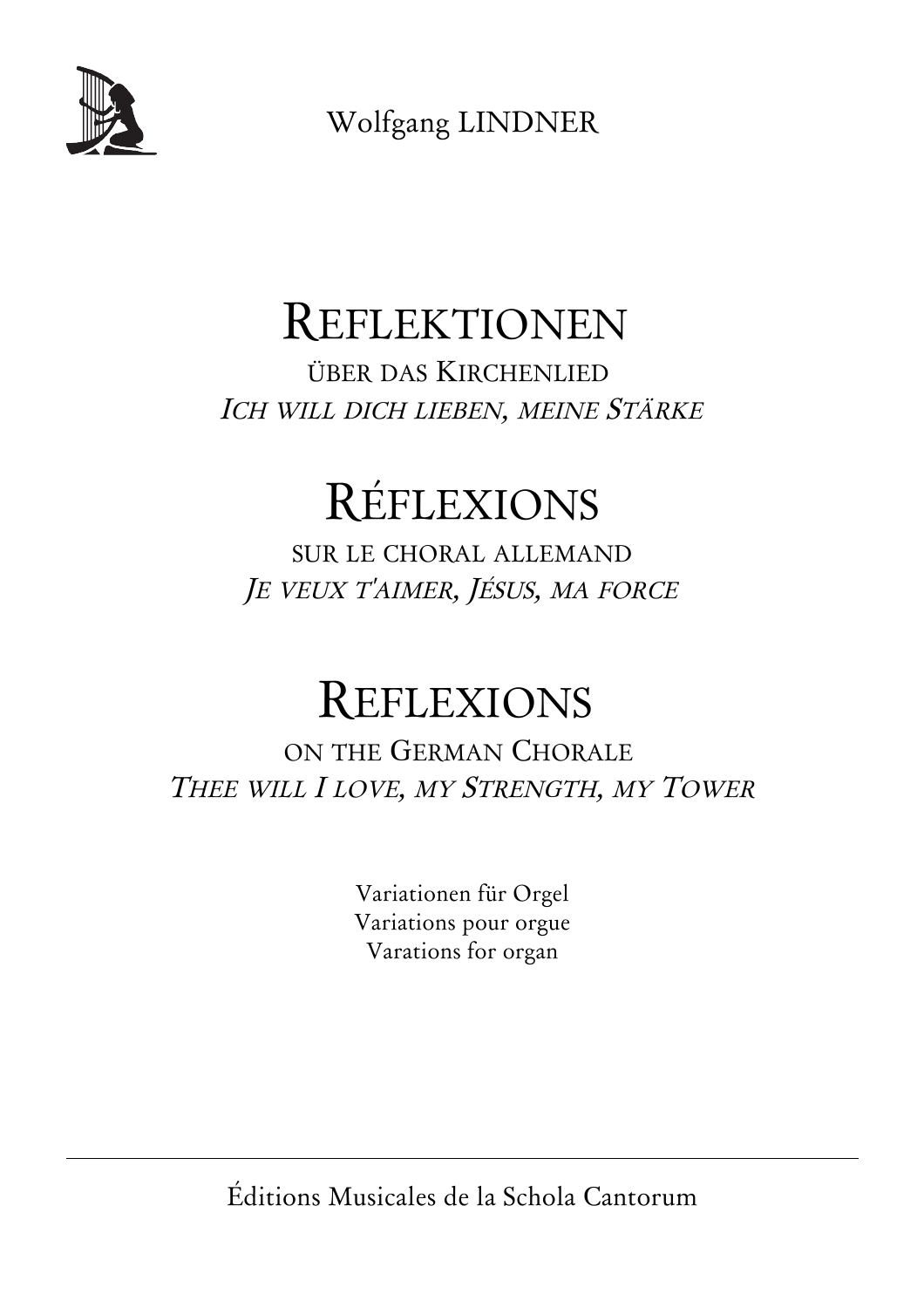© 2018 Éditions Musicales de la Schola Cantorum Rue des Mille-Boilles 4, 2000 Neuchâtel, Suisse www.schola-editions.com

> Tous droits réservés. Copie interdite. Imprimé en Suisse

> > ISMN 979-0-70034-852-6

SC 8783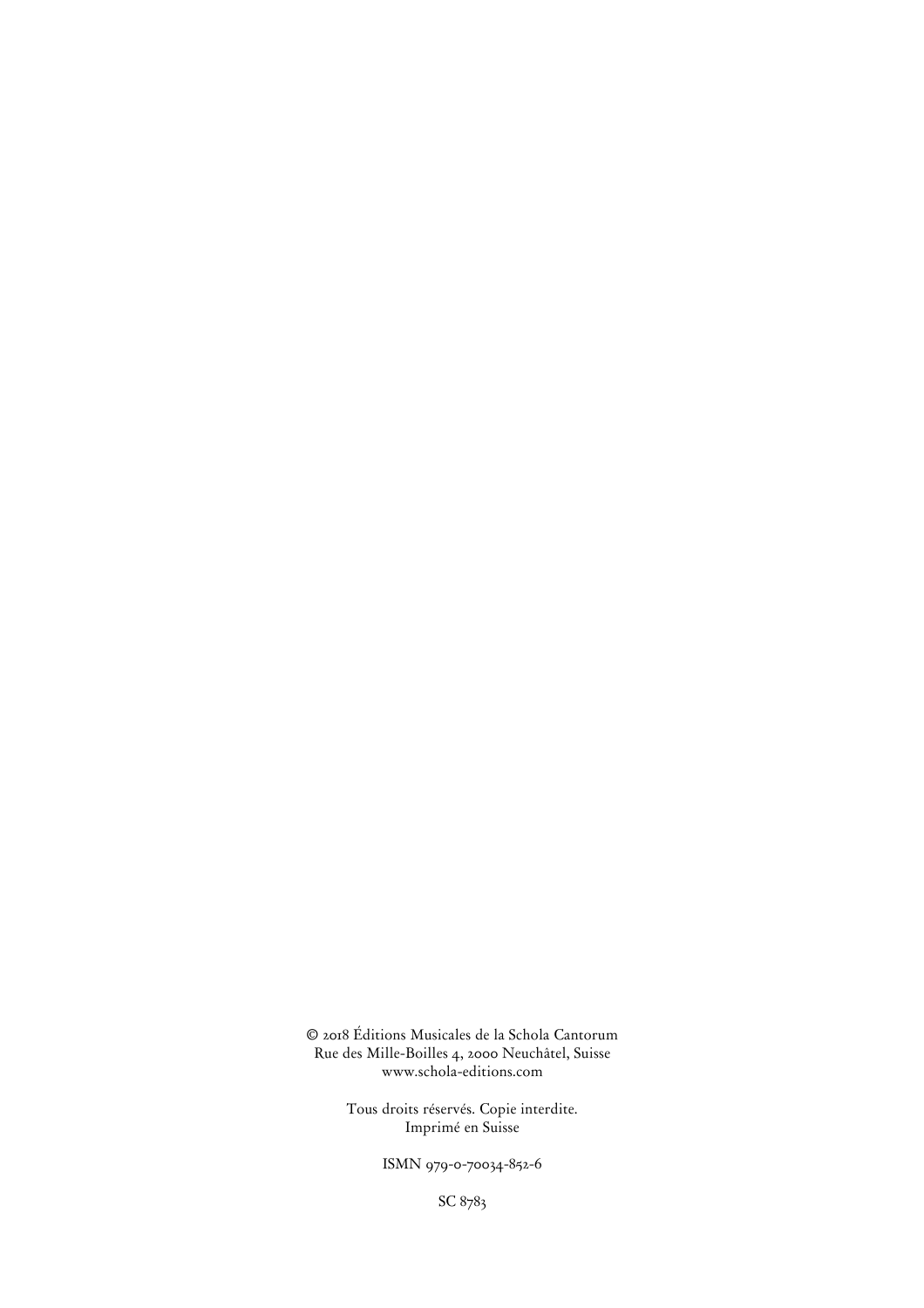Wolfgang LINDNER

### REFLEKTIONEN

ÜBER DAS KIRCHENLIED ICH WILL DICH LIEBEN, MEINE STÄRKE

# RÉFLEXIONS

SUR LE CHORAL ALLEMAND J<sup>E</sup> VEUX <sup>T</sup>'AIMER, JÉSUS, MA FORCE

## REFLEXIONS

ON THE GERMAN CHORALE THEE WILL I LOVE, MY STRENGTH, MY TOWER

Variationen für Orgel / Variations pour orgue / Varations for organ

I. Choral II. Quatuor III. Trio IV. Méditation V. Intermezzo VI. Choral romantique VII. Statio VIII. Nocturne (Andantino) IX. Choral figuré X. Apothéose

Éditions Musicales de la Schola Cantorum

SC 8783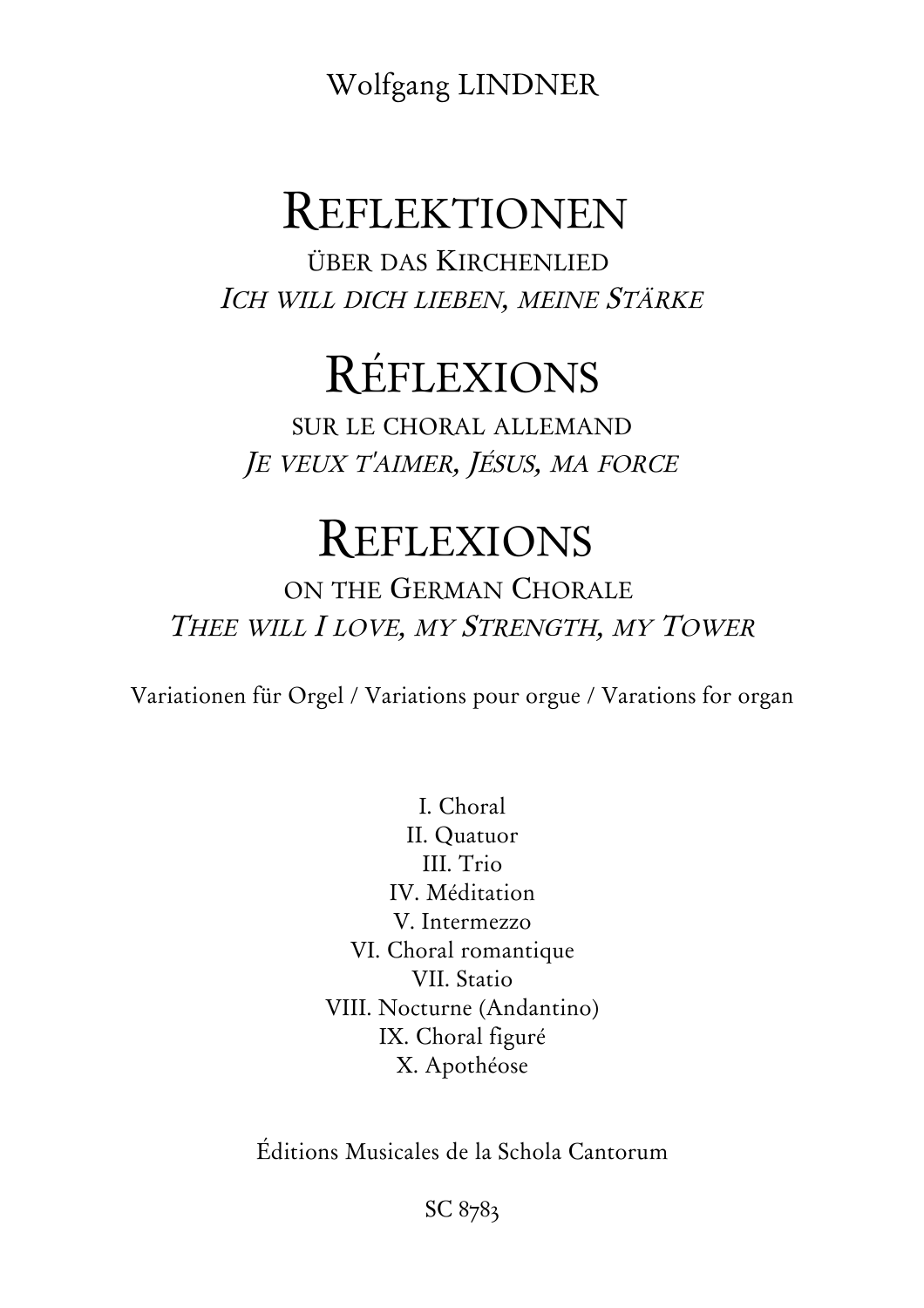Ich will dich lieben, meine Stärke, Ich will dich lieben, meine Zier; Ich will dich lieben mit dem Werke Und immerwährender Begier! Ich will dich lieben, schönstes Licht, Bis mir das Herze bricht.

Ich will dich lieben, O mein Leben, Als meinen allerbesten Freund; Ich will dich lieben und erheben, Solange mich dein Glanz bescheint; Ich will dich lieben, Gottes Lamm, Als meinen Bräutigam.

Ach, dass ich dich so spät erkennet, Du hochgelobte Schönheit du! Und dich nicht eher mein genennet, Du höchstes Gut und wahre Ruh! Es ist mir leid und bin betrübt, Daß ich so spät geliebt.

Ich lief verirrt und war verblendet, Ich suchte dich und fand dich nicht; Ich hatte mich von dir gewendet Und liebte das geschaffne Licht. Nun aber ists durch dich geschehn, Daß ich dich hab ersehn.

Ich danke dir, du wahre Sonne, Daß mir dein Glanz hat Licht gebracht; Ich danke dir, du Himmels-Wonne, Daß du mich froh und frei gemacht; Ich danke dir, du güldner Mund, Daß du mich machst gesund.

Erhalte mich auf deinen Stegen Und laß mich nicht mehr irre gehn; Laß meinen Fuß in deinen Wegen Nicht straucheln oder stille stehn; Erleucht mir Leib' und Seele ganz, Du starker Himmelsglanz.

Ich will dich lieben, meine Krone, Ich will dich lieben, meinen Gott; Ich will dich lieben ohne Lohne Auch in der allergrößten Not; Ich will dich lieben, schönstes Licht, Bis mir das Herze bricht.

Je veux t'aimer, Jésus, ma force, Je veux t'aimer, Jésus, mon Roi ! Je veux t'aimer, et par mes œuvres Et mon désir m'offrir à toi. Je veux t'aimer, je veux rester Jusqu'à ma mort à tes côtés.

Je veux t'aimer, Jésus, ma gloire, Je veux t'aimer, toi mon ami ; Je veux t'aimer, pour ta victoire, Toi la lumière de ma vie. Je veux t'aimer, Agneau de Dieu, Toi mon époux qui règne aux cieux.

J'ai fait bien tard ta connaissance, Jésus, sublime de beauté ; J'ai vécu dans ton ignorance, Toi le vrai bien, Dieu de bonté. Je suis en peine et attristé D'être aussi loin de toi resté.

Je m'égarais, j'étais aveugle, Je te cherchais sans te trouver, Je m'écartais loin de la seule Lumière pure et incréée. Mais maintenant par toi c'est fait : Je peux te voir, Jésus de près.

Soleil brillant, je te rends grâces, Ton éclat m'offre la clarté ; Sois remercié que de ta face Rayonne ainsi la vérité ! Pour tous tes mots je remercie, Qui de tant de maux m'ont guéri.

Maintiens-moi sur ta bonne route Et ne me laisse pas errer ; Fais que mes pas, quoi qu'il me coûte, Ne viennent pas à trébucher. Que ta lumière éclaire encor Ma vie et mon âme et mon corps.

Je veux t'aimer, toi ma couronne, Je veux t'aimer, Jésus, mon Dieu ; Je veux t'aimer, je m'abandonne A toi, Jésus, et pour le mieux. Je veux t'aimer, je veux rester Jusqu'à ma mort à tes côtés.

Thee will I love, my strength, my tower; Thee will I love, my joy, my crown; Thee will I love, with all my power, In all thy works, and thee alone: Thee will I love, till the pure fire Fills my whole soul with chaste desire.

Ah, why did I so late thee know, Thee, lovelier than the sons of men! Ah, why did I no sooner go To thee, the only ease in pain! Ashamed, I sigh, and inly mourn, That I so late to thee did turn.

In darkness willingly I stray'd; I sought thee, yet from thee I roved; Far wide my wandering thoughts were spread; Thy creatures more than thee I loved: And now if more at length I see, 'Tis through thy light, and comes from thee.

I thank thee, uncreated Sun, That thy bright beams on me have shined; I thank thee, who hast overthrown My foes, and heal'd my wounded mind; I thank thee, whose enlivening voice Bids my freed heart in thee rejoice.

Uphold me in the doubtful race, Nor suffer me again to stray; Strengthen my feet with steady pace Still to press forward in thy way; My soul and flesh, O Lord of might, Fill, satiate, with thy heavenly light.

Give to mine eyes refreshing tears ; Give to my heart chaste, hallow'd fires ; Give to my soul, with filial fears, The love that all heaven's host inspires; That all my powers, with all their might, In thy sole glory may unite.

Thee will I love, my joy, my crown, Thee will I love, my Lord, my God; Thee will I love, beneath thy frown, Or smile, thy sceptre, or thy rod: What though my flesh and heart decay, Thee shall I love in endless day!

Texte : Ich will dich lieben, meine Stärke 1657, 7 strophes par Johann Scheffler (Angelus Silesius) 1624-1677 EKG 254, RA 530, EG 400

Traduction française : Yves Kéler (2012) Traduction anglaise : John Wesley (1703-1791)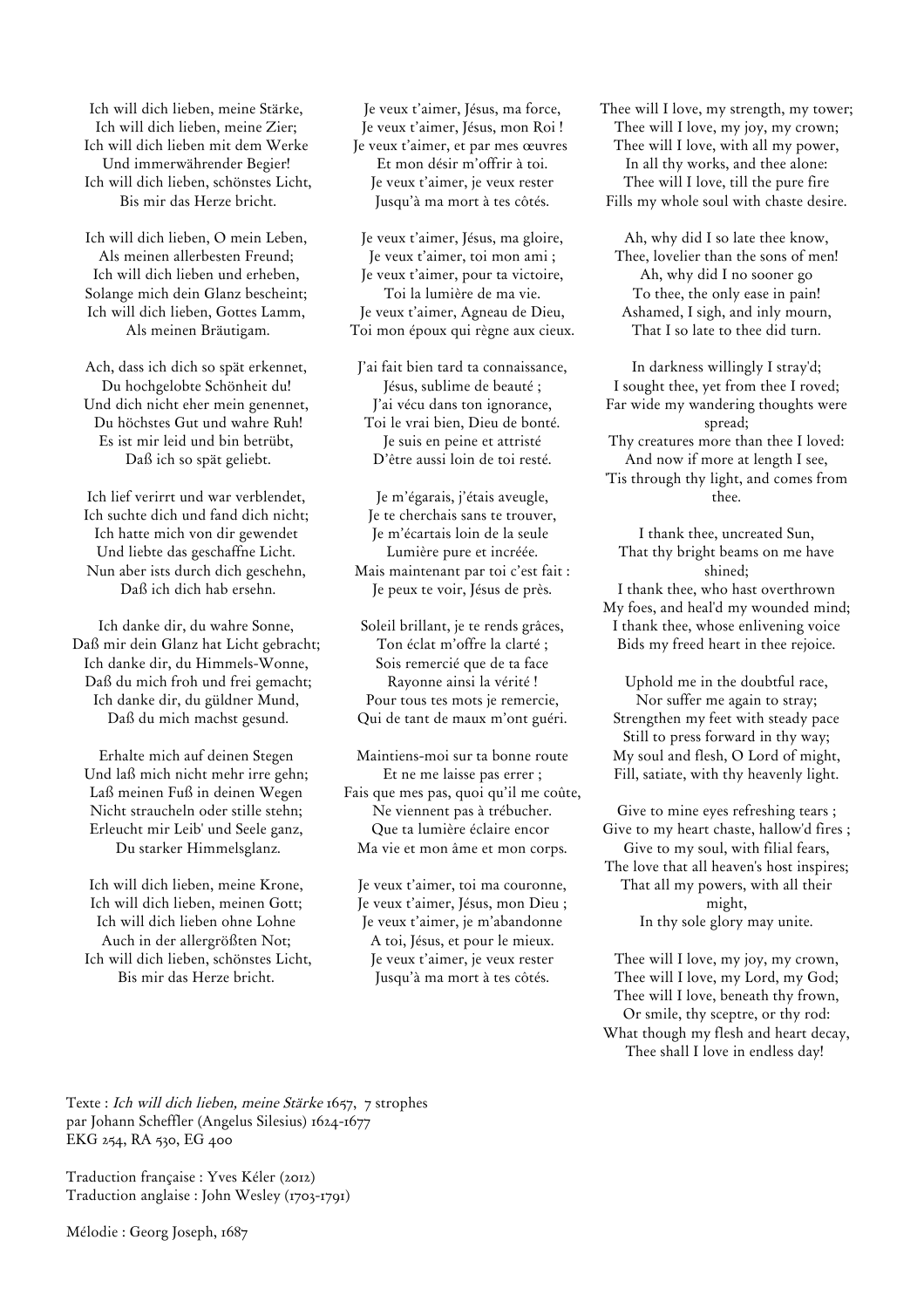Reflektionen über das Kirchenlied *Ich will dich lieben, meine Stärke* (GL/2013; No. 358)

Variationen für Orgel

#### Réflexions sur un choral allemand

*[Je veux t'aimer, ma force]* variations pour orgue

#### Reflections on a German Chorale

*[Thee will I love, my Strength, my Tower]* variations for organ

#### I. Choral

Ich will dich lieben, meine Stärke,<br>ich will dich lieben, meine Zier;<br>ich will dich lieben mit dem Werke *und immerwährender Begier! Ich will dich lieben, schönstes Licht, bis mir das Herze bricht.*



© 2018 Éditions Musicales de la Schola Cantorum 2000 Neuchâtel, Suisse www.schola-editions.com

Tous droits réservés. Merci de ne pas copier cette partition.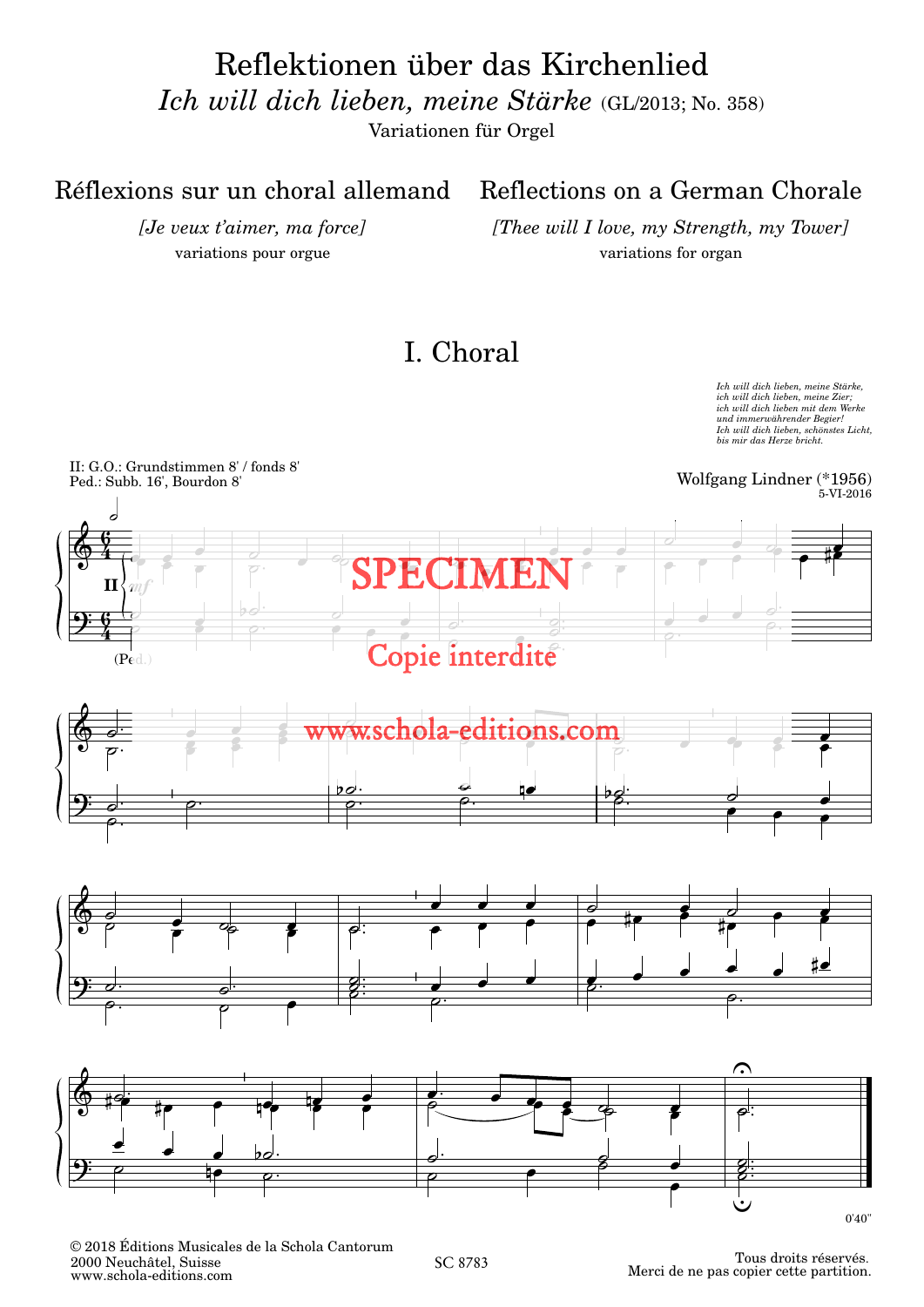### II. Quatuor

Ich will dich lieben, o mein Leben,<br>als meinen allerbesten Freund;<br>ich will dich lieben und erheben,<br>solange mich dein Glanz bescheint,<br>ich will dich lieben, Gottes Lamm,<br>als meinen Bräutigam.







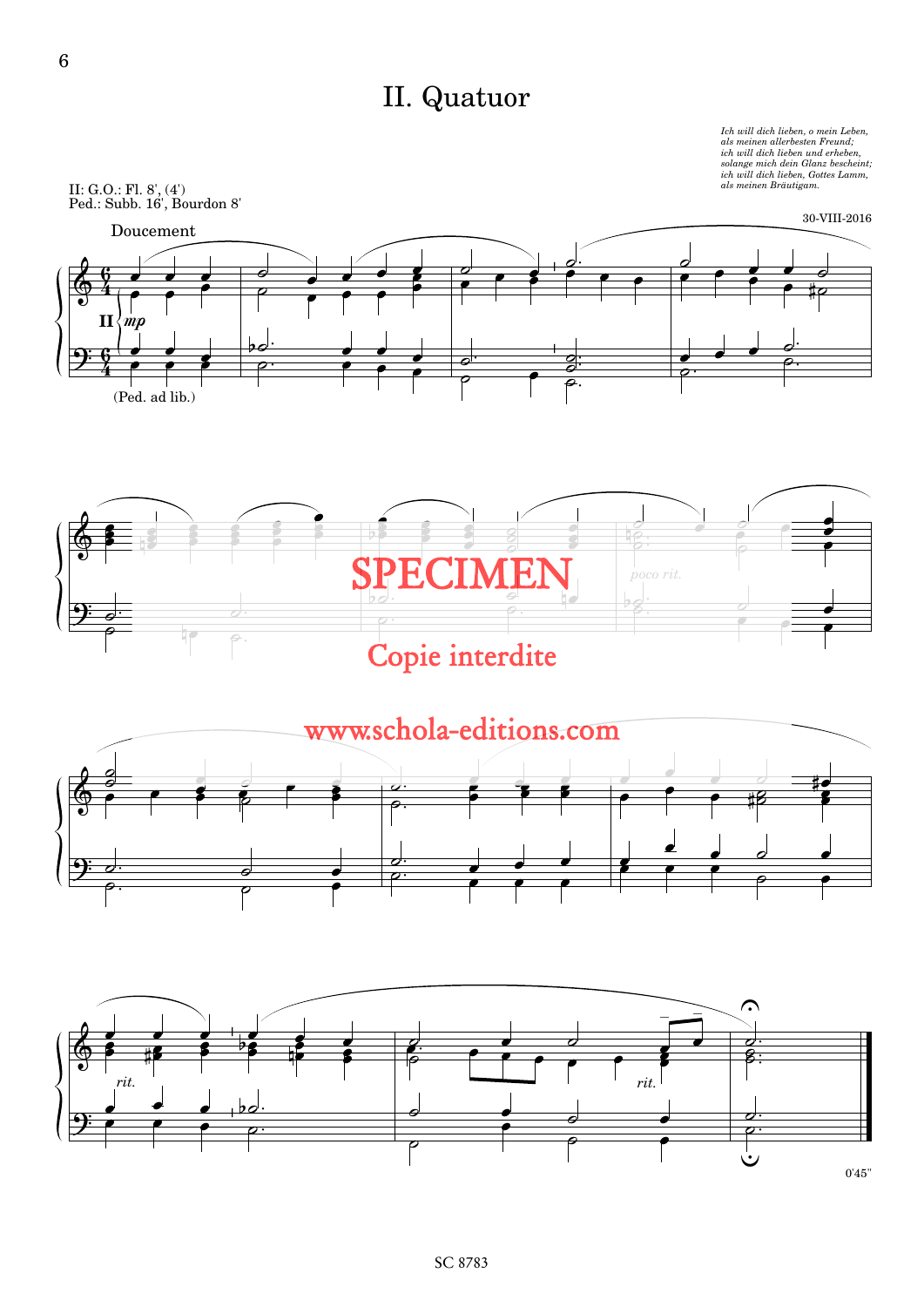#### III. Trio

II: G.O.: Fl. 8', 4' Solo: Hautbois 8' Ped.: Subb. 16', Bourdon 8' Ach, dass ich dich so spät erkannte,<br>du hochgelobte Schönheit du,<br>dass ich nicht eher mein dich nannte,<br>du höchstes Gut und wahre Ruh;<br>es ist mir leid, ich bin betrübt,<br>dass ich so spät geliebt.





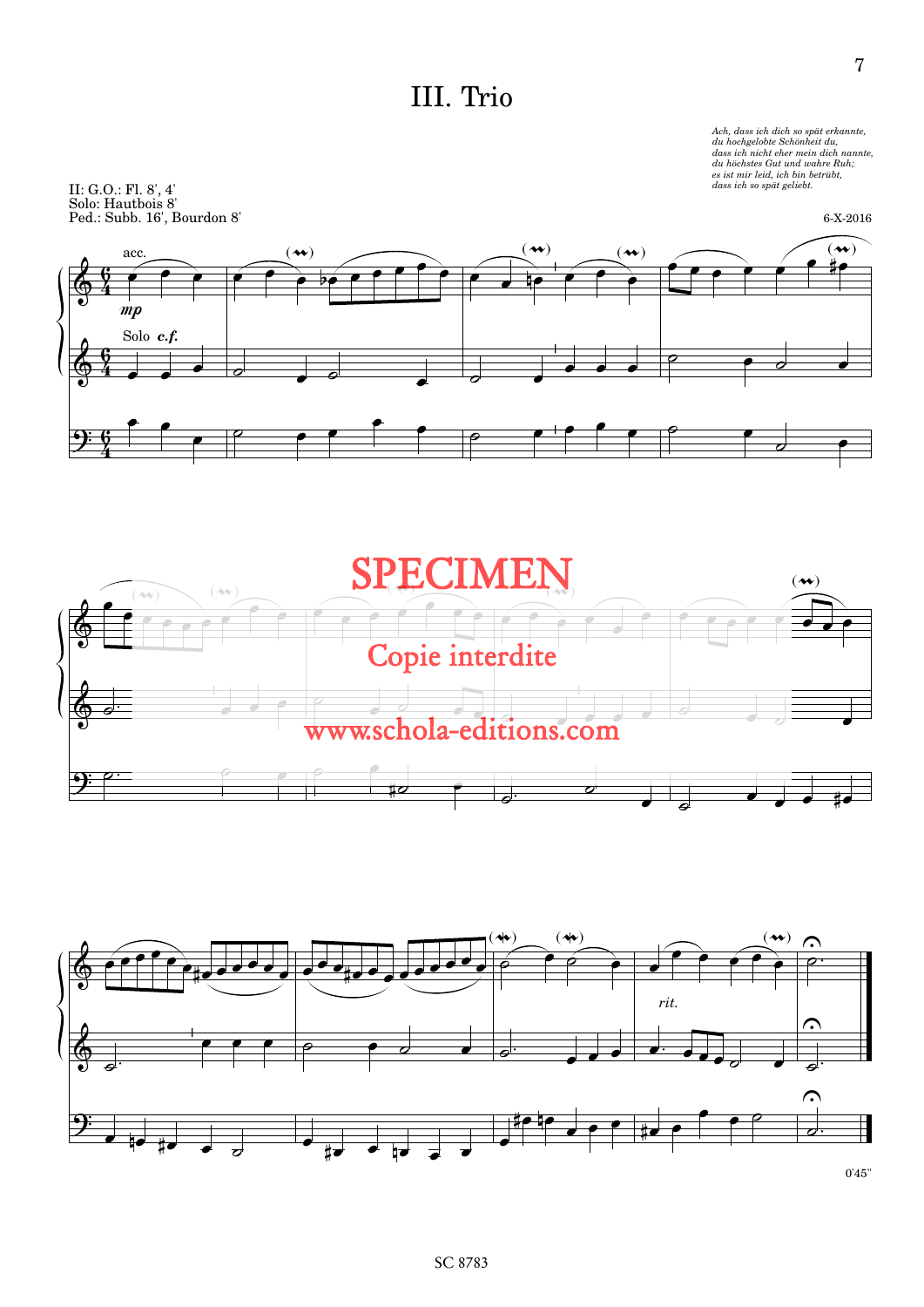#### IV. Méditation

 $\label{eq:2} \begin{array}{ll} \mbox{Lch\,\,lief\,\,verirrt\,\,und\,\,war\,\,verb\,\,verblended\,\,ich, \,\,chtet\,\,aich, \,\,chtet\,\,m\,\,chtc\,\,m\,\,ch\,\,chtc\,\,m\,\,ch\,\,chtc\,\,h\,\,chtc\,\,h\,\,chtc\,\,h\,\,chtc\,\,h\,\,chtc\,\,h\,\,d\,\,d\,\,ds\,\,s\,\,ch\,\,d\,\,ch\,\,hab\,\,erezh\,\,ab\,\,l\,\,ds. \end{array}$ 

œ  $h^2$ œ œ œ  $\frac{1}{\sqrt{2}}$ œ

3-VI-2016









1'10''

III: acc.: 8', 8', 8' (Flûte, Voix céleste, Aeoline, etc.)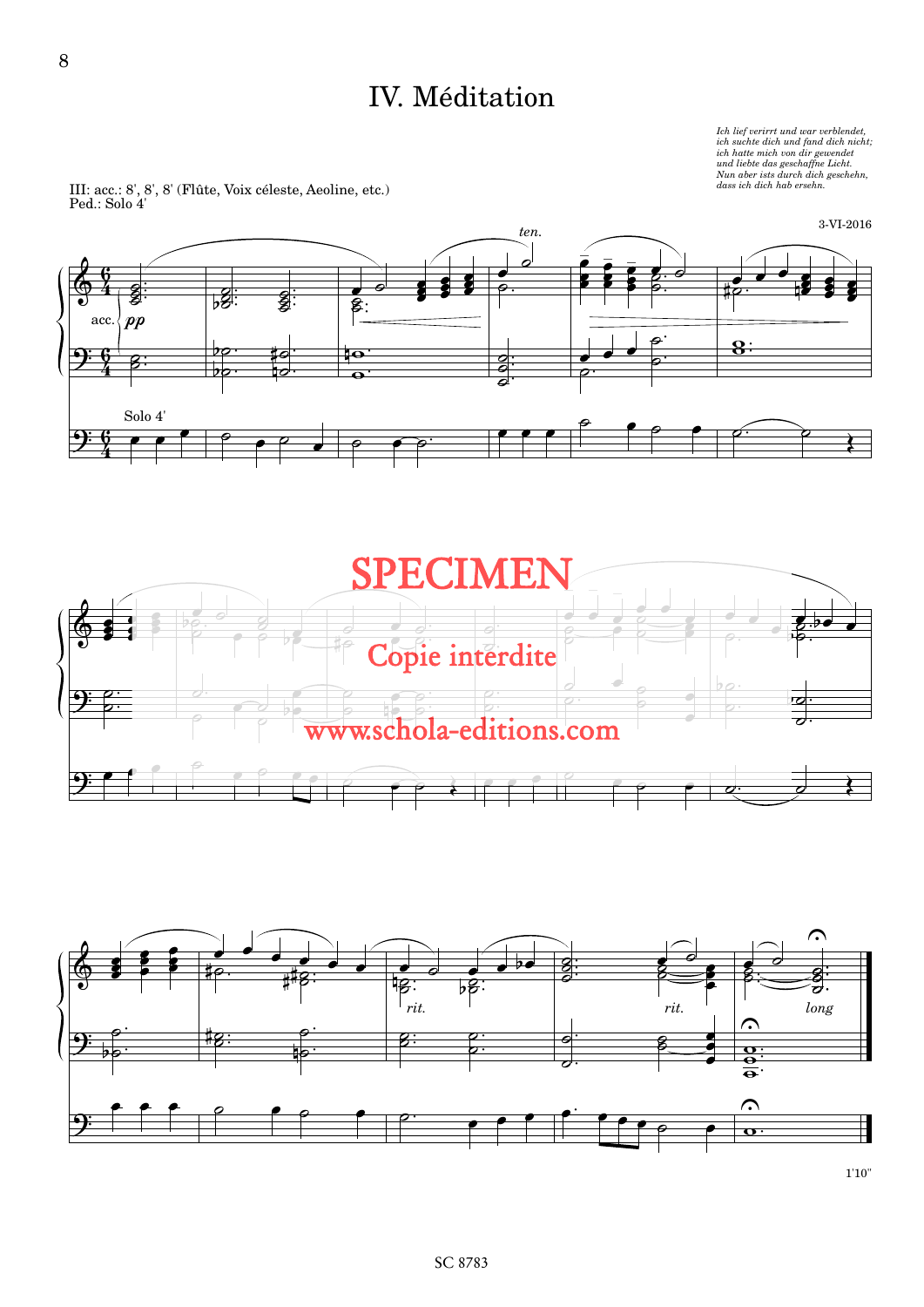#### V. Intermezzo



9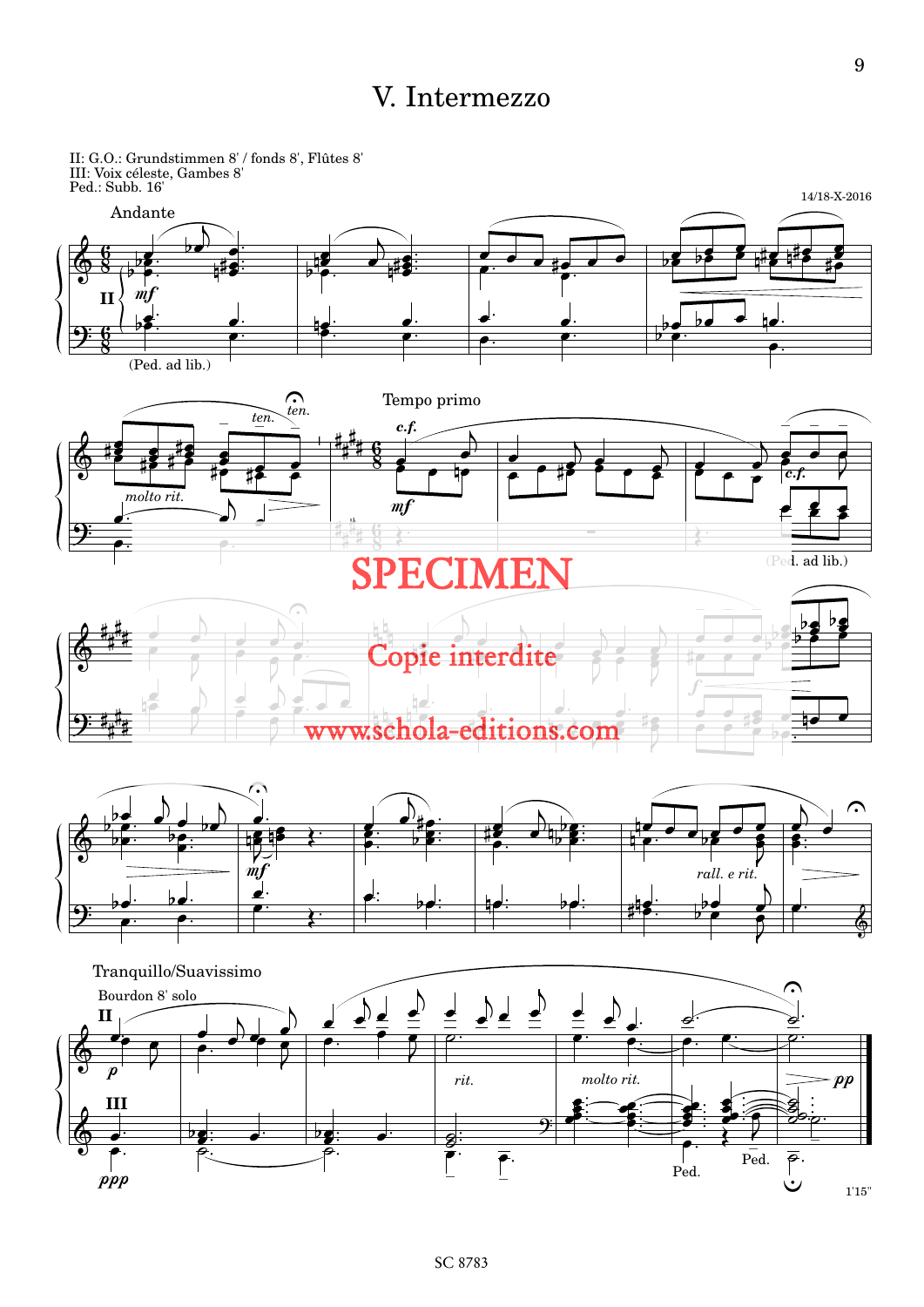### VI. Choral romantique

Ich danke dir, du wahre Sonne,<br>dass mir dein Glanz hat Licht gebracht,<br>ich danke dir, du Himmelswonne, *dass du mich froh und frei gemacht; ich danke dir, du güldner Mund, dass du mich machst gesund.*

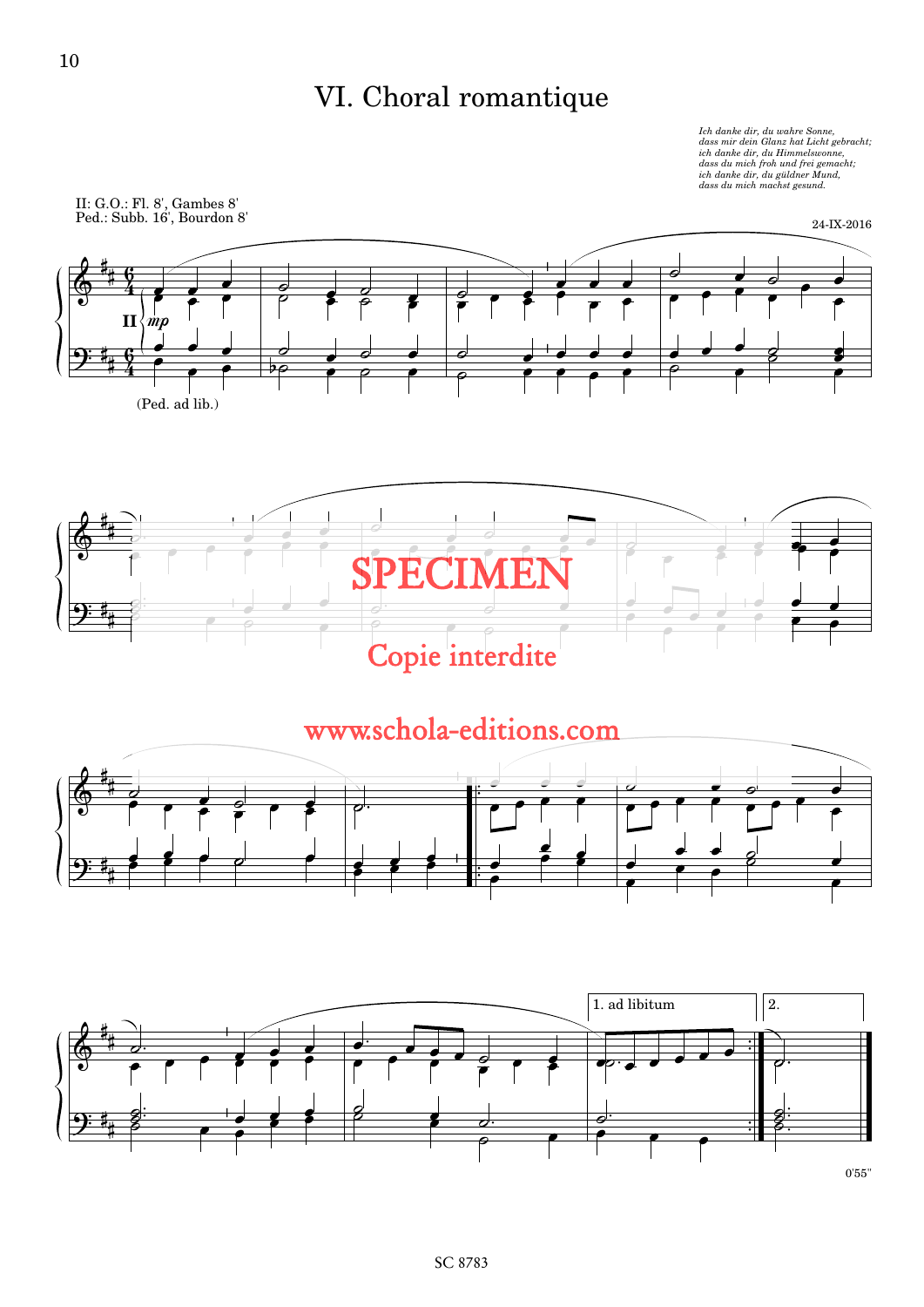#### VII. Statio



### www.schola-editions.com



0'45''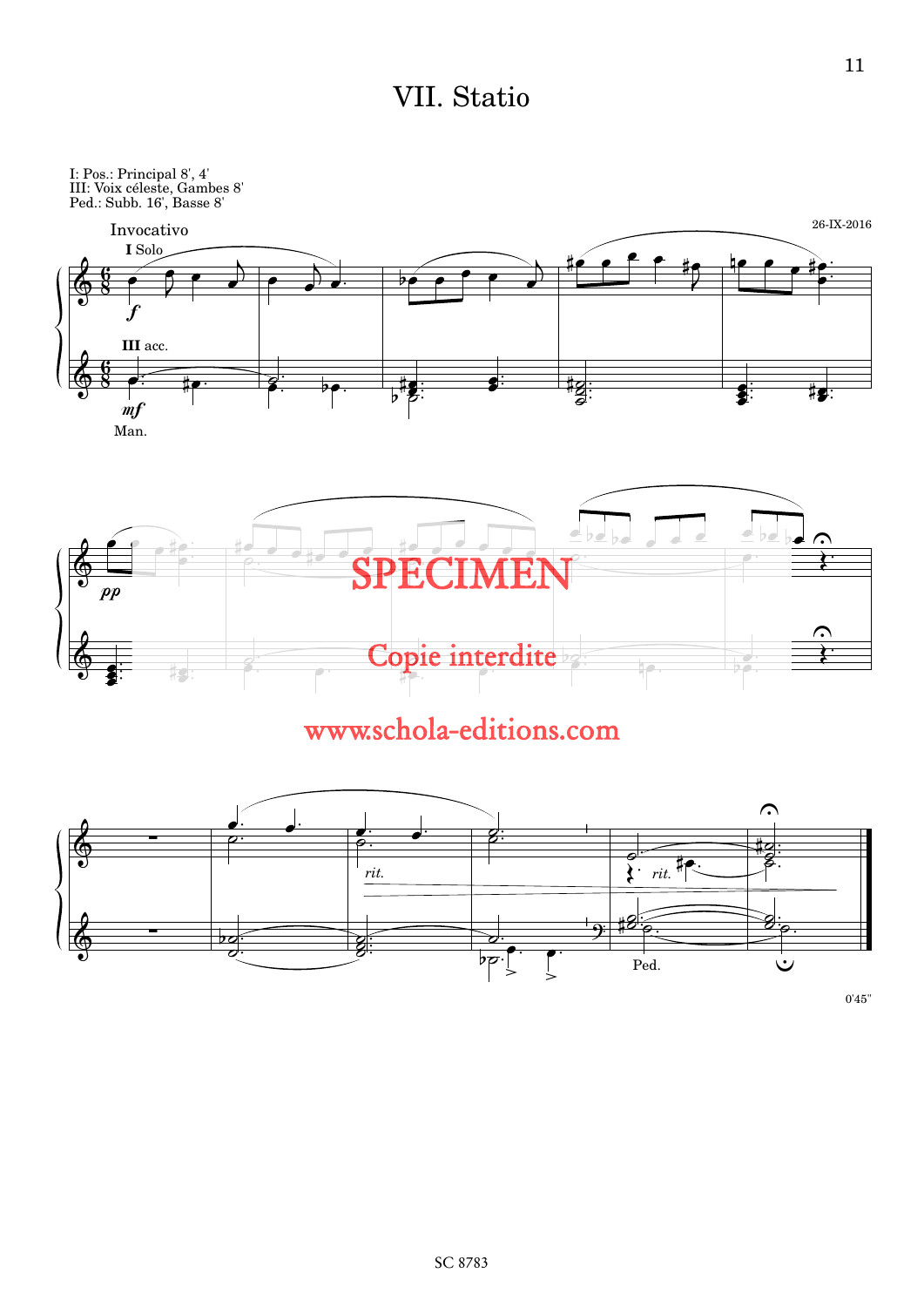#### VIII. Nocturne [Andantino]

mit Robert Schumanns Geistern / avec les esprits de Robert Schumann / with Robert Schumann's spirits

II: G.O.: Fl. 8', Gambes 8' III (Echo): Voix céleste, Aeoline Ped.: Subb. 16', Bourdon 8'

*Erhalte mich auf deinen Stegen und lass mich nicht mehr irregehn; lass meinen Fuß in deinen Wegen nicht straucheln oder stillestehn; erleucht mir Leib und Seele ganz, du starker Himmelsglanz.*









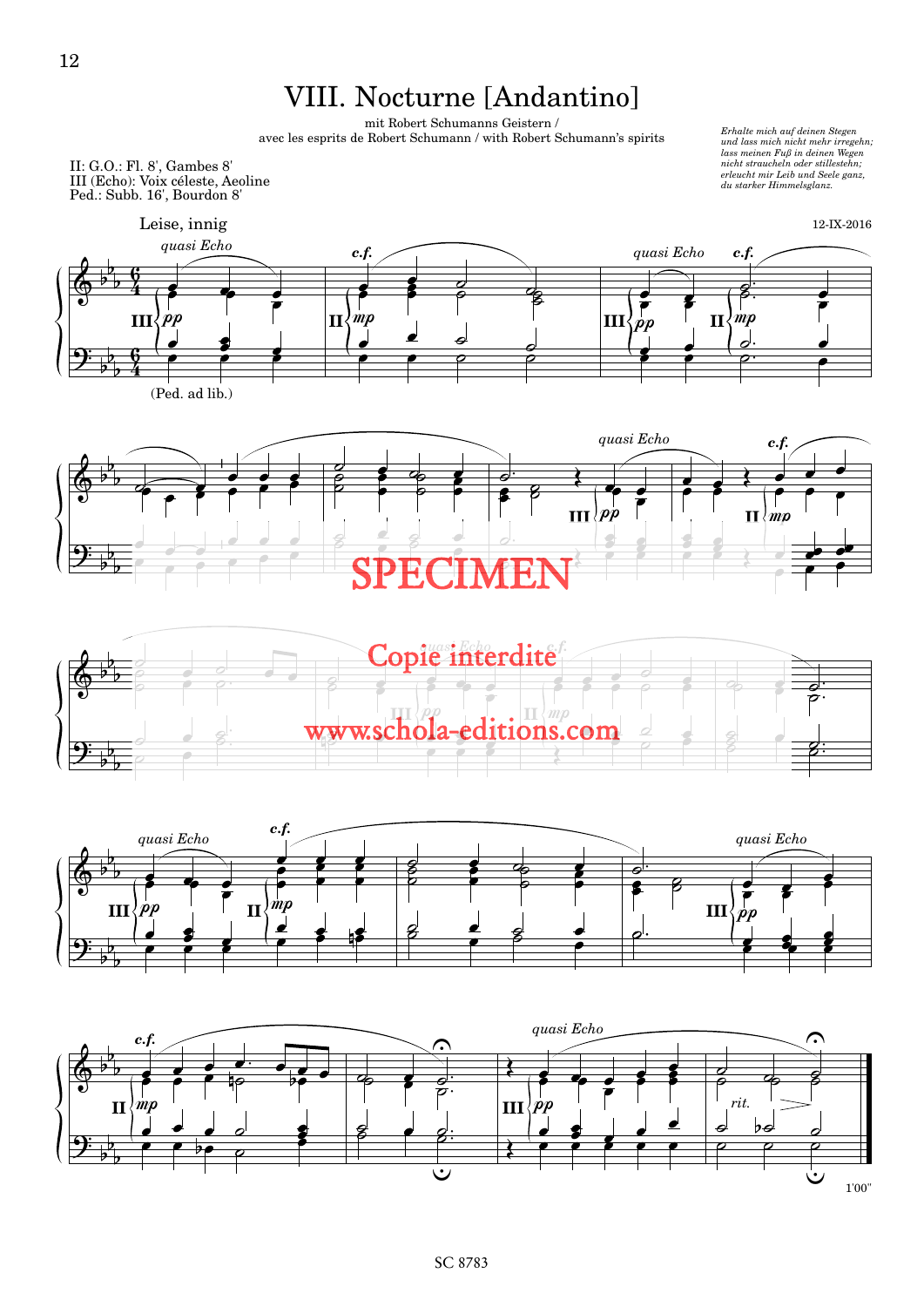### IX. Choral figuré

Ich will dich lieben, meine Krone,<br>ich will dich lieben, meinen Gott;<br>ich will dich lieben sonder Lohne *auch in der allergrößten Not; ich will dich lieben, schönstes Licht, bis mir das Herze bricht.*

II: G.O.: Grundstimmen / Fonds 8', Fl. 4' Ped.: Subb. 16', Bourdon 8'





13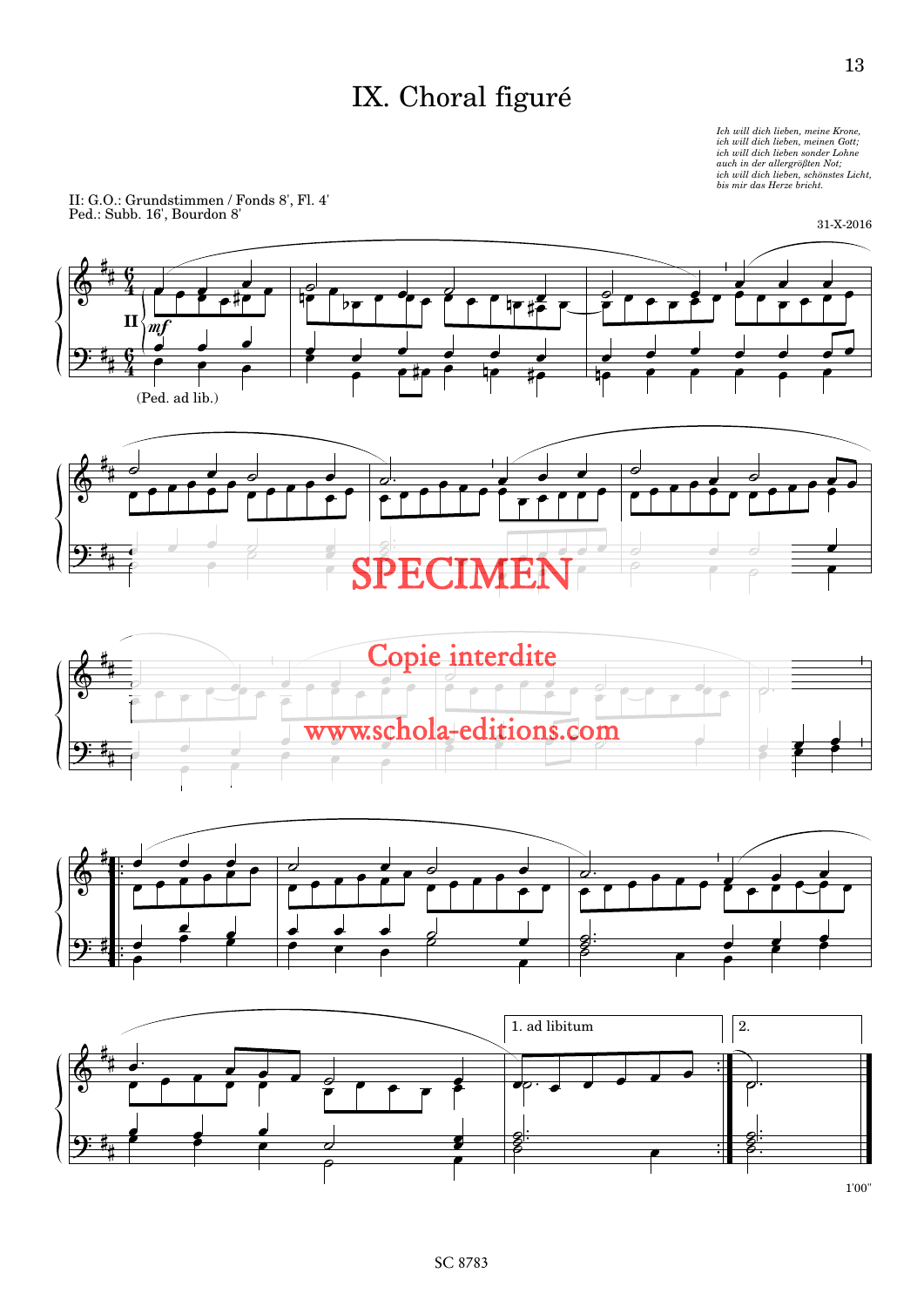### X. Apothéose

II: G.O.: Fonds 8', 4', Fl. 8', 4', III-II III: Fl. 8', 4', Gambes 8' Ped.: Subb. 16', Basse 8'



<sup>0&#</sup>x27;50''

 $\mbox{Gesamtaufführungsdauer\, / \mbox{durée totale\, / total duration: c. 9'00''}$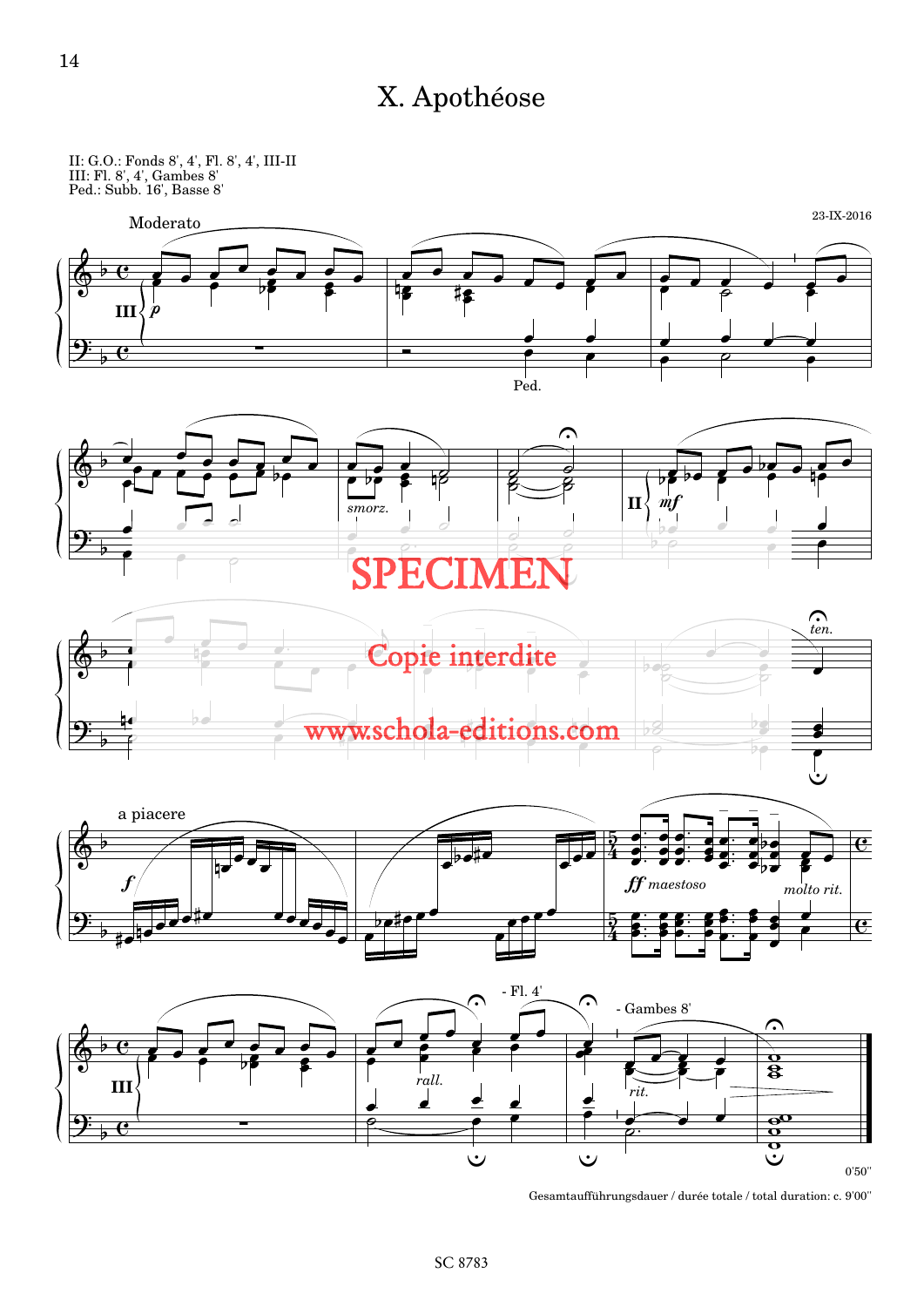**Wolfgang Lindner** Né en 1956 en Allemagne à Duisburg/Bas-Rhin. Après avoir obtenu son diplôme, il travaille pendant un certain temps dans sa ville natale, puis près de Münster, en Westphalie. Il a composé de nombreuses pièces, en particulier pour la liturgie, sous la forme de musique d'orgue et/ou de musique chorale qui bénéficient d'une reconnaissance internationale. Ses œuvres sont publiées principalement aux Éditions Musicales de la Schola Cantorum, CH-Fleurier ainsi que chez ERES Edition Musikverlag, D-Lilienthal/Brême. Il est également éditeur de musique d'orgue et de musique chorale et auteur d'articles et lectures scientifiques – en particulier dans le domaine de la conservation et la restauration des orgues historiques – ainsi que de bibliographies de musique d'orgue. Désormais retiré de la vie active, il vit et travaille dans son studio dans le Steinfurt (Westphalie) en tant qu'artiste indépendant.

**Wolfgang Lindner** Born in 1956 in Germany in Duisburg/Lower Rhine. After graduating, he worked for some time in his hometown and later in Münsterland/Westphalia. As a composer he has numerous works to his credit; his work for the liturgy, in the forms of organ and choralmusic, is rewarded with international recognition. His works are mainly published by the following publishers: Éditions Musicales de la Schola Cantorum, CH-Fleurier; ERES Edition Musikverlag, D-Lilienthal/Bremen. Publisher of organ and choral music, author of scientific essays and lectures, with the focussing topics: Research on historical organs and their preservations and bibliography of organ music. After retiring from active duty in 2006 he is living and working in his studio in Steinfurt near Münster/Westphalia as a freelance artist.

**Wolfgang Lindner** Geboren 1956 in Duisburg/Niederrhein. Nach seinem Studium wirkte er einige Zeit in seiner Heimatstadt und später im Münsterland/Westfalen. Als Komponist hat er zahlreiche Werke hinterlassen; insbesondere sein Schaffen für die Kirchenmusik in Gestalt von Orgel- und Chormusik findet internationale Beachtung. Seine Werke sind hauptsächlich bei folgenden Verlagen erschienen: Éditions musicales de la Schola Cantorum, CH-Fleurier; ERES Edition Musikverlag, D-Lilienthal/Bremen. Herausgeber von Orgel- und Chormusik, wissenschaftlichen Aufsätzen und Vorträgen, speziell im Bereich der Orgeldenkmalpflege und Bibliographie der Orgelmusik. Nach seinem Ausscheiden aus dem aktiven Dienst lebt und arbeitet er in seinem Atelier im Kreis Steinfurt als freischaffender Künstler.